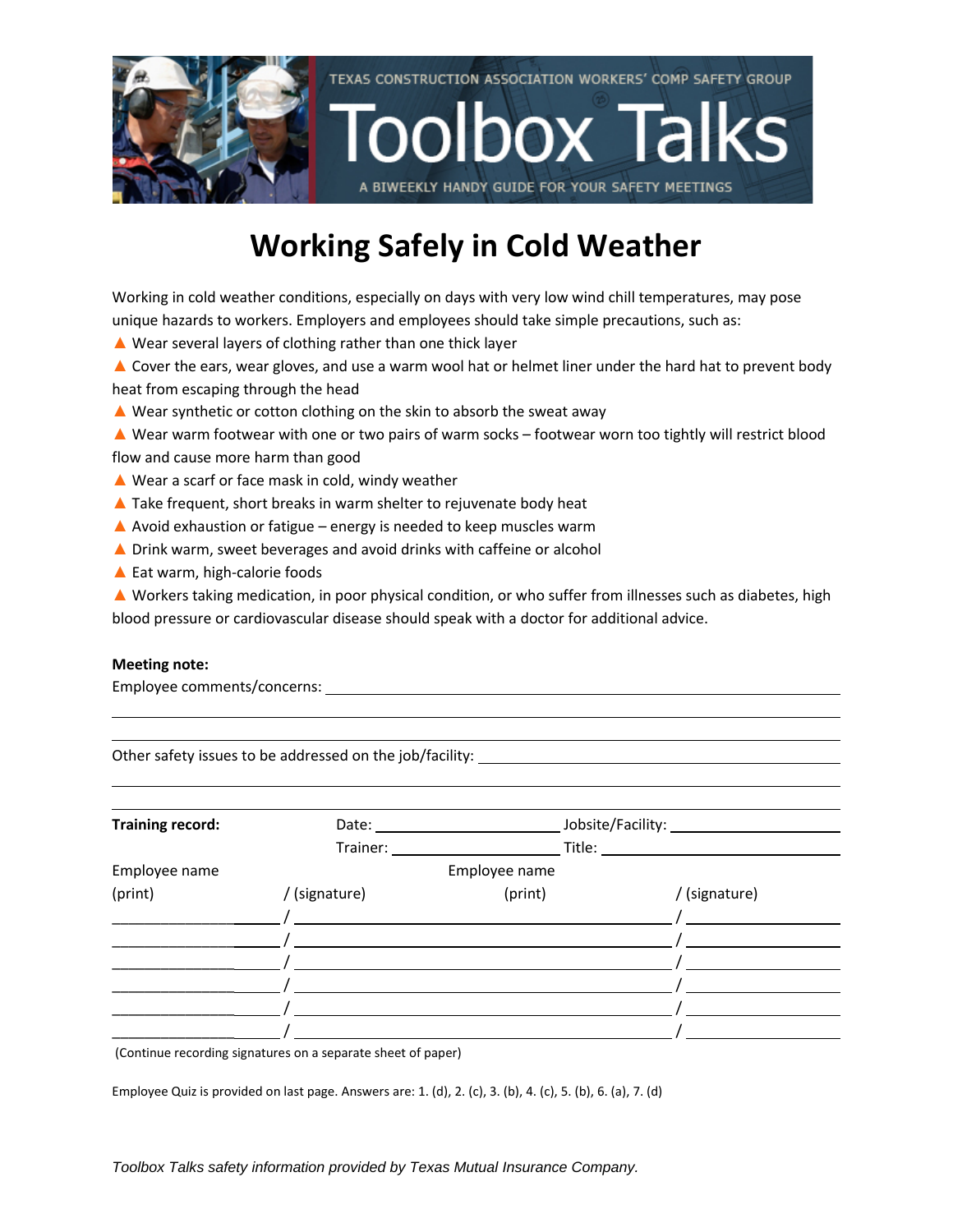

# **Working Safely in Cold Weather**



| Temperature (°F)                                                                |      |    |    |    |    |          |          |       |        |       |       |       |       |       |       |       |       |            |       |
|---------------------------------------------------------------------------------|------|----|----|----|----|----------|----------|-------|--------|-------|-------|-------|-------|-------|-------|-------|-------|------------|-------|
|                                                                                 | Calm | 40 | 35 | 30 | 25 | 20       | 15       | 10    | 5      | o     | -5    | -10   | -15   | -20   | -25   | -30   | -35   | -40        | -45   |
|                                                                                 | 5    | 36 | 31 | 25 | 19 | 13       | 7        |       | -5     | -11   | $-16$ | -22   | $-28$ | $-34$ | $-40$ | $-46$ |       | $-52 - 57$ | $-63$ |
|                                                                                 | 10   | 34 | 27 | 21 | 15 | 9        | 3        | -4    | -10    | -16   | -22   | $-28$ | $-35$ | $-41$ | $-47$ | $-53$ | -59   | -66        | $-72$ |
|                                                                                 | 15   | 32 | 25 | 19 | 13 | 6        | $\Omega$ | -7    | $-13$  | -19   | $-26$ | $-32$ | $-39$ | $-45$ | $-51$ | $-58$ | $-64$ | $-71$      | $-77$ |
|                                                                                 | 20   | 30 | 24 | 17 | 11 | 4        | $-2$     | -9    | $-15$  | -22   | $-29$ | $-35$ | $-42$ | $-48$ | $-55$ | $-61$ | $-68$ | $-74$      | -81   |
|                                                                                 | 25   | 29 | 23 | 16 | 9  | 3        | -4       | $-11$ | $-17.$ | $-24$ | -31   | -37   | -44   | $-51$ | $-58$ | $-64$ | $-71$ | $-78$      | $-84$ |
| (mph)                                                                           | 30   | 28 | 22 | 15 | 8  |          | -5       | $-12$ | -19    | $-26$ | $-33$ | $-39$ | $-46$ | $-53$ | $-60$ | $-67$ | $-73$ | -80        | $-87$ |
| Wind                                                                            | 35   | 28 | 21 | 14 | 7  | $\bf{0}$ | -7       | $-14$ | $-21$  | $-27$ | $-34$ | $-41$ | $-48$ | $-55$ | $-62$ | -69   | $-76$ | $-82$      | -89   |
|                                                                                 | 40   | 27 | 20 | 13 | 6  | $-1$     | -8       | $-15$ | $-22$  | $-29$ | -36   | $-43$ | $-50$ | $-57$ | -64   | $-71$ | $-78$ | $-84$      | -91   |
|                                                                                 | 45   | 26 | 19 | 12 | 5  | $-2$     | -9       | $-16$ | $-23$  | $-30$ | -37   | $-44$ | -51   | $-58$ | $-65$ | $-72$ | $-79$ | -86        | -93   |
|                                                                                 | 50   | 26 | 19 | 12 | 4  | -3       | $-10$    | $-17$ | $-24$  | $-31$ | $-38$ | $-45$ | $-52$ | $-60$ | $-67$ | $-74$ | -81   | $-88$      | -95   |
|                                                                                 | 55   | 25 | 18 | 11 | 4  | -3       | $-11$    | -18   | $-25$  | $-32$ | $-39$ | $-46$ | $-54$ | $-61$ | $-68$ | $-75$ | $-82$ | -89        | $-97$ |
|                                                                                 | 60   | 25 | 17 | 10 | 3  | -4       | $-11$    | -19   | $-26$  | -33   | $-40$ | $-48$ | $-55$ | $-62$ | -69   | $-76$ | $-84$ | -91        | -98   |
| <b>Frostbite Times</b><br>30 minutes<br>10 minutes<br>5 minutes                 |      |    |    |    |    |          |          |       |        |       |       |       |       |       |       |       |       |            |       |
| Wind Chill (°F) = 35.74 + 0.6215T - 35.75( $V^{0.16}$ ) + 0.4275T( $V^{0.16}$ ) |      |    |    |    |    |          |          |       |        |       |       |       |       |       |       |       |       |            |       |
| Where, T= Air Temperature (°F) V= Wind Speed (mph)<br>Effective 11/01/01        |      |    |    |    |    |          |          |       |        |       |       |       |       |       |       |       |       |            |       |